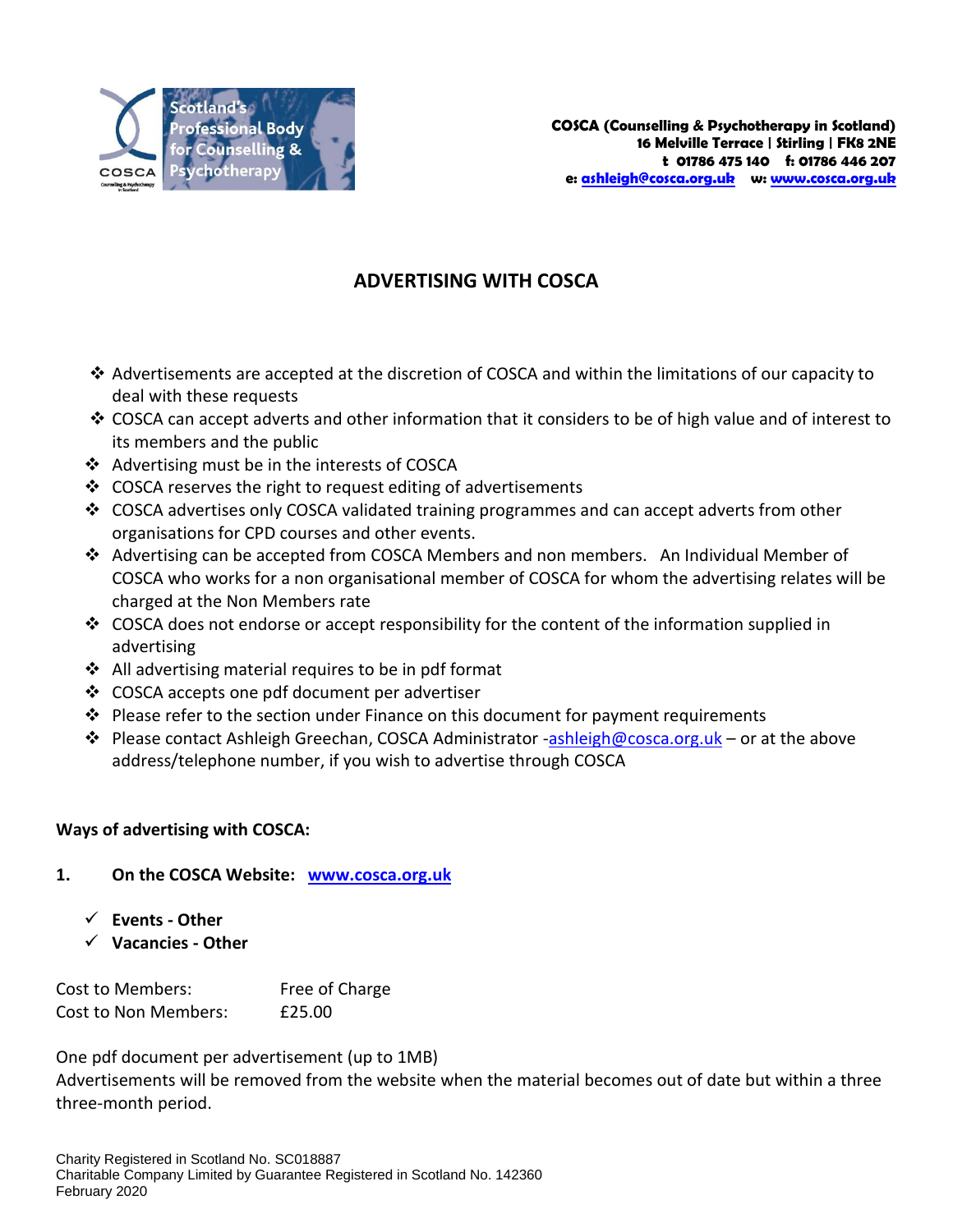## **2. With the E-Bulletin/Information Update to COSCA Members:**

| Cost to Members:            | £95.00  |
|-----------------------------|---------|
| <b>Cost to Non Members:</b> | £105.00 |

This service is normally available at the beginning of a month. One pdf document per advertisement (up to 1MB) COSCA reserves the right to change the date of processing an E-Bulletin/Information Update

#### **3. The COSCA Journal** *Counselling in Scotland:*

|                                                                                                         | <b>Members</b> | <b>Non Members</b> |
|---------------------------------------------------------------------------------------------------------|----------------|--------------------|
| $\triangleright$ Cost of flyer insert with the COSCA Journal:<br>$(1 \times A4$ or $1 \times A5$ flier) | £95            | £105               |
| COSCA does not photocopy publicity material for circulation with the Journal.                           |                |                    |

| $\triangleright$ % page advert in Journal | £35 | £45 |
|-------------------------------------------|-----|-----|
| 1/ <sub>2</sub> page advert in Journal    | £50 | £60 |

Please refer to [www.cosca.org.uk](http://www.cosca.org.uk/) - Journal - Submission Guidelines and Deadlines for information on how to present articles for inclusion in the COSCA Journal.

#### **The COSCA Journal –** *Counselling in Scotland –* **is available to be purchased: £7.50 including p&p.**